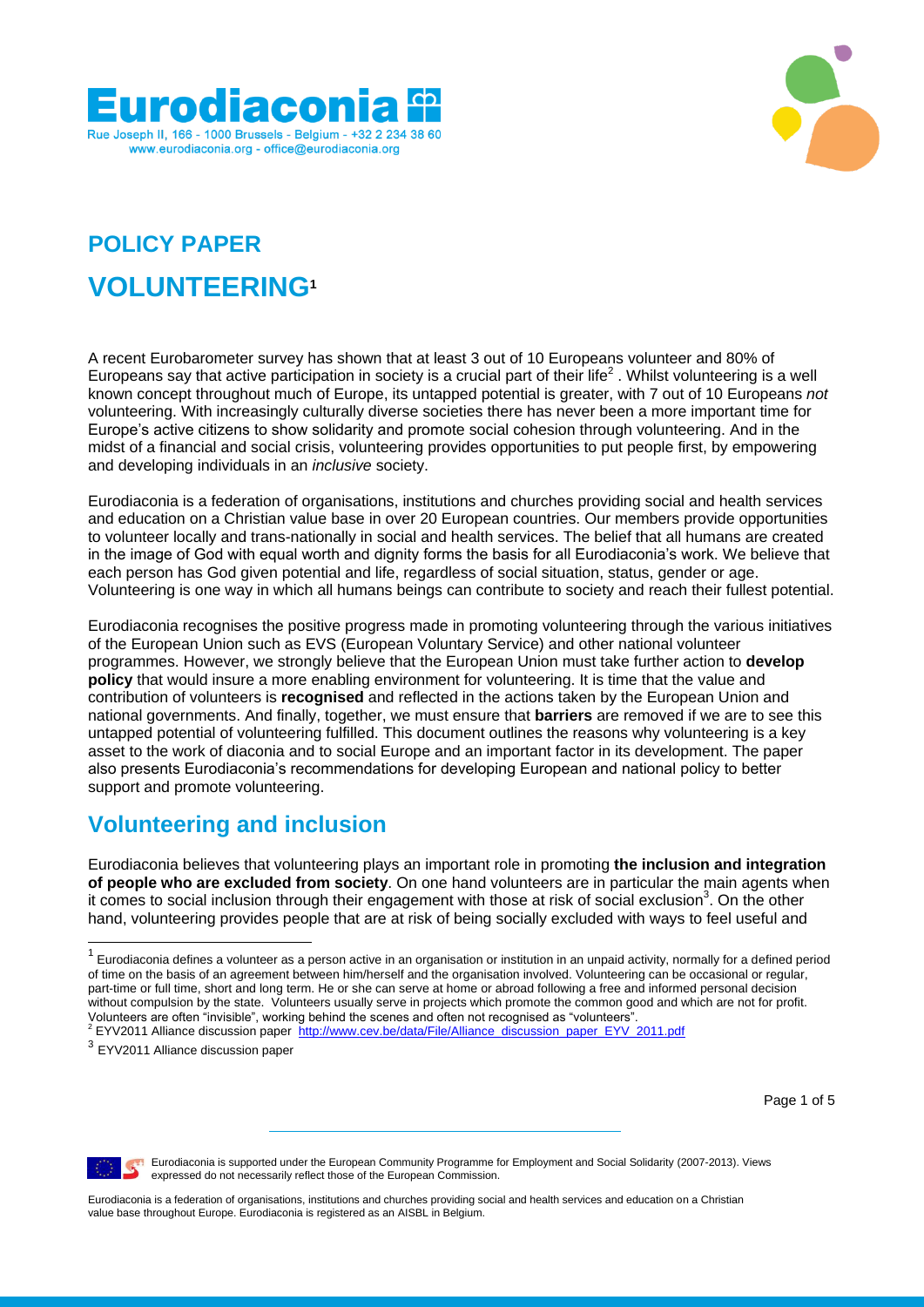



connected to society such as those who are unemployed, retired and elderly, people with disabilities, migrants and people experiencing poverty. However research in some countries suggests that in reality people who are already socially excluded are less likely to volunteer, therefore focus should be put on engaging socially excluded people in volunteering.

It is important also to highlight that both international volunteering and local volunteering provide opportunities for intercultural learning which is key in the fight against xenophobia, racism and discrimination and building more cohesive societies. However, discrimination, discouraging legal provisions, absence of legal status, and visa barriers to non EU citizens are obstacles that must be removed if we want to facilitate *inclusive* volunteering.

Furthermore, the definition and legal status of volunteers can vary from country to country and there is often no framework clarifying their rights and responsibilities and legislation at European or national level which may have the inadvertent effect of restricting certain people from taking part in voluntary activities locally such as asylum seekers. Although we would like to see more Europeans volunteering locally, Eurodiaconia would also like to ensure that people from outside the EU wishing to volunteer may obtain visas to participate in international volunteering programmes and activities.

### **Active citizenship**

Eurodiaconia believes that volunteering is a key expression of **active citizenship** and that the EU should support its active citizens who put European values of solidarity and social cohesion into practice day after day. By engaging in their communities without motivation for financial gain for the benefit of other individuals and the society as a whole, volunteers are putting into practice the European value of solidarity and in doing so; help build a European identity as they engage for the same values throughout Europe.

Volunteering also encourages **participatory democracy** in that those engaged in volunteering are directly or indirectly working to improve society for all at a local, regional and national level. Voluntary activity facilitates the involvement of local actors who become empowered through participation, involvement and action. It is a means by which citizens detect, voice and respond to needs arising in society and therefore deserves better recognition, promotion and facilitation. Lack of information available to citizens about the possibilities and benefits of volunteering and the feeling of not being able to "afford" to volunteer because of a lack of work/ family life balance should not be an obstacle for being getting involved.

#### **Personal Development**

1

Volunteering can also be a tool of **empowerment** by providing a platform for getting people back into education or employment and in general, tapping into people"s potential. Volunteering activities are part of **informal and non-formal learning** for people at all ages and at all stages of their lives. It contributes to personal development and to learning life skills and competences, enlarging social contacts, building selfesteem and in doing so, **enhancing employability** which when it leads to quality work, can help bring people out poverty and social exclusion. Eurodiaconia believes that volunteering contributes to EU goals of a more competitive labour market by providing **lifelong learning** opportunities. The concept of empowerment also links to our biblical and diaconal understanding of creation by ensuring that each person can respond to the God given call to care for creation<sup>4</sup>. Empowerment further refers to increasing the [spiritual,](http://en.wikipedia.org/wiki/Spirituality) [political,](http://en.wikipedia.org/wiki/Politics) [social](http://en.wikipedia.org/wiki/Social) or [economic](http://en.wikipedia.org/wiki/Economics) strength of individuals. It often involves people developin[g confidence](http://en.wikipedia.org/wiki/Confidence) in their own capacities, to build self-esteem and facilitate people to discover and use their own capacities.

<sup>4</sup> Diaconal Identity - Faith in Social Care, Eurodiaconia[, http://www.eurodiaconia.org/images/stories/Publications/Diaconal\\_Identity\\_-](http://www.eurodiaconia.org/images/stories/Publications/Diaconal_Identity_-_Faith_in_Social_Care_-_FINAL_May_2010.pdf) Faith\_in\_Social\_Care\_-\_FINAL\_May\_2010.pdf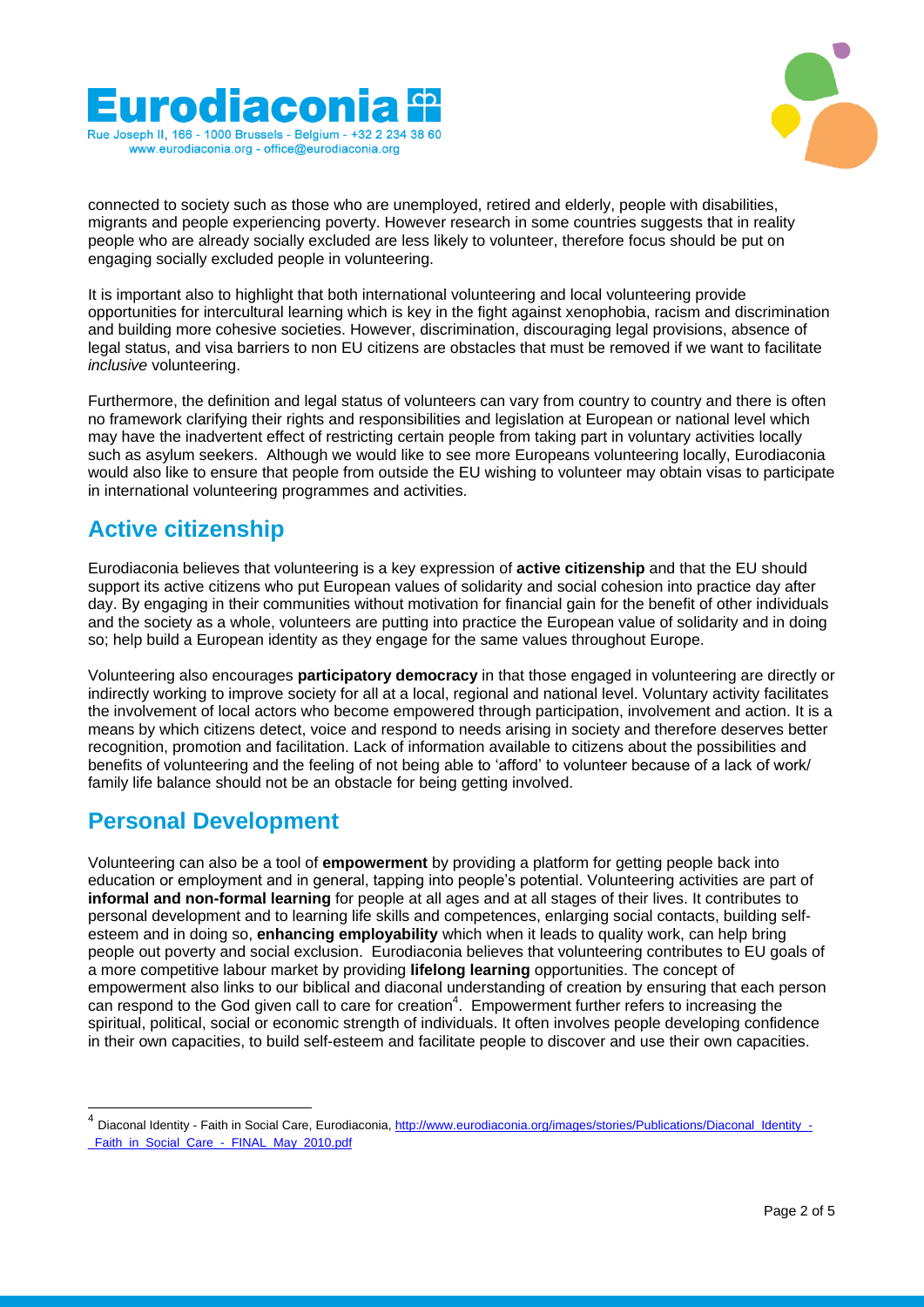



However, in some cases, discouraging legal provisions mean that job seekers are prevented from engaging in voluntary activities. Furthermore, skills acquired in volunteering as well as non formal education programmes need to be better recognized including the personal, cultural or social competences they have gained and the value of those skills for employability. The need for these soft skills is as important as gaining highly specialised skills, and attaining a balance. **Recognition** of volunteering can also play a big part in rewarding existing volunteers for their engagement in voluntary activities and in attracting new volunteers. Eurodiaconia believes that the validation of non-formal and informal learning (VNFIL) provides important opportunities to recognise the skills and competences of volunteers and to bridge the gap between volunteering and education.

For volunteering to provide effective learning opportunities, volunteer leaders need to be aware of their capacity to facilitate the personal development of the volunteer. Volunteers require various aspects of support which may differ from paid staff, including training, supervision, evaluation, an explanation of the framework they are working in, and a clear set of tasks. Therefore financial means must be made available to manage volunteers effectively and professionally.

#### **Community and wellbeing**

Eurodiaconia firmly believes that volunteers can improve the quality of social and health services. Not only can they benefit the user, they also benefit the paid staff and the community they serve. Volunteers have an important role to play in bringing **ownership of the services** by the community. They can provide care that is **user-focused, holistic and responsive** to the community"s needs. Former patients can also provide a user voice and expertise for example. Local volunteers can help build **community cohesion** as they bring innovative perspectives to the service and can provide a source of local knowledge about the community. Volunteering is also an invitation to participate in and improve the life of the community, whereby people become active partners in community development. Volunteering should be a power for good and for positive change in local communities and beyond. Therefore it is important that volunteers are not coerced into acts of violence or discrimination or actively participate for causes that result in more harm than good to society.

Not only does volunteering benefit the recipient and community, volunteering is known to improve the **health and wellbeing of the volunteer**<sup>5</sup> with reported higher levels of happiness, life-satisfaction, self-esteem, a sense of control over life, and physical health, as well as lower levels of depression. In particular, volunteering provides a means to foster **active ageing**, not only through serving the elderly, but as retired or elderly people themselves volunteer they may stay healthy and active for longer<sup>6</sup> with reported better health in later years. Volunteering can provide retired or elderly people opportunities to contribute to and feel part of society which may be lost once they are no longer active in the labour market. Volunteering can also help tackle demographic change and build **intergenerational solidarity** by creating links between young, middle and older generations and the promotion of mutual cooperation and interchanges between the generations.

# **Economic value**

1

Eurodiaconia would also like to draw attention to the important **economic contribution** of volunteering. The Comparative Non-Profit Sector project<sup>7</sup> revealed that the voluntary sector contributes to an estimated  $2-7\%$ to the GDP of our national economies. However, in many cases, diaconal organisations providing social services are only part-funded by the state, and where government funding remains static or is decreasing, increased demands for services means that our members are increasingly dependent on volunteers, and in

 $5$  Opinion of the Committee of the Regions on 'The contribution of volunteering to Economic and

Social Cohesion[" http://eur-lex.europa.eu/LexUriServ/LexUriServ.do?uri=OJ:C:2008:105:0011:0015:EN:PDF](http://eur-lex.europa.eu/LexUriServ/LexUriServ.do?uri=OJ:C:2008:105:0011:0015:EN:PDF) 6 [http://www.nationalservice.gov/pdf/07\\_0506\\_hbr.pdf](http://www.nationalservice.gov/pdf/07_0506_hbr.pdf)

<sup>7</sup> <http://www.ccss.jhu.edu/index.php?section=content&view=9&sub=3&tri=8>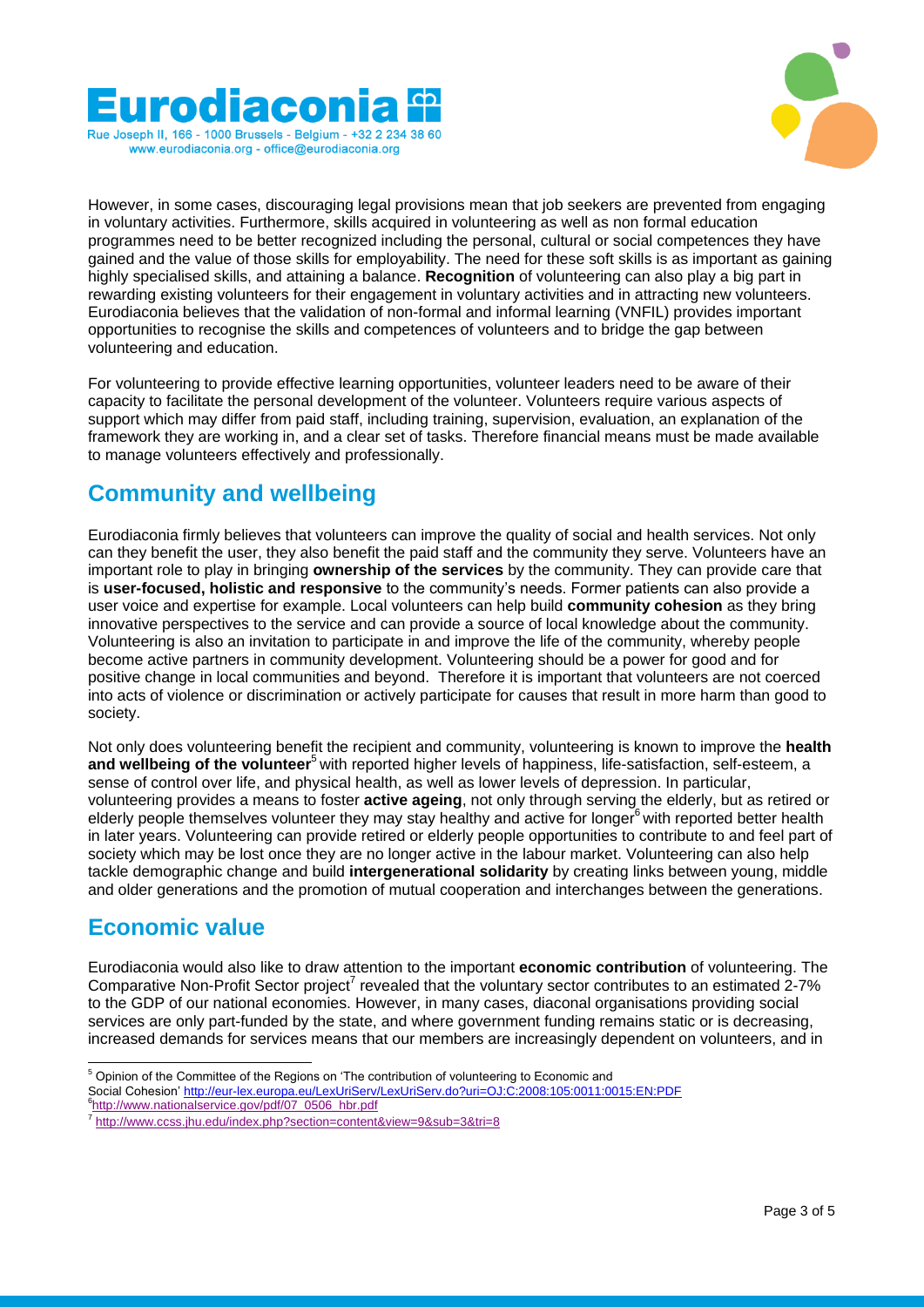



many cases, services provided are only possible *because* of the reliability and commitment of volunteers. Eurodiaconia would therefore like to stress the importance of supporting volunteering as an integral part of **the sustainability of the social and health services**. Diaconal organisations should include volunteering into their strategic planning and should constantly be reflecting on how to recruit new volunteers and how to retain current volunteers.

However, recognising the economic contribution of volunteering, we must also recognise the risk that volunteers can be abused for cheap labour and replace paid staff. Volunteering should **not be used as a form of job substitution** to help run services cheaply. Funding and commissioning authorities must ensure the resources to avoid this. Furthermore, good management of volunteers requires giving quality training, professional supervision and guidance which cost time and resources and which should be distinguished between that of paid staff. It is also essential for managers to ensure a balance of paid staff and volunteers.

#### **Holistic approach**

For many volunteers in diaconia, their motivation can go beyond wanting to gain useful work experience and do something for the common good: they are often motivated by the unique approach of diaconal care. One of the most obvious characteristics of the **diaconal service identity** is that of care for the individual and that our care giving is guided by a holistic, person-oriented approach. Diaconal service organizations are not alone in having a person orientated, holistic approach but for diaconal service providers the **spiritual needs** of the individual are as important as any other need and the approach to the user is defined by the characteristics of diaconal identity.

Whether professionals, deacons or volunteers, *people* are at the core of diaconia and are an invaluable human resource. In the same way as a diaconal employee is motivated by their love for Christ and their desire to serve God by caring for his creation, diaconia provides *all* people with opportunities to serve those in need and thus connect back to the tradition of concrete actions in favour of the poor and the marginalized (the Greek word 'Diakonia')<sup>8</sup>. Therefore, diaconal work, whether carried out by volunteers or paid staff means providing services and support from a diaconal perspective, based on a Christian faith. It is this faith that motivates and guides diaconal agents in actions and which gives them their unique identity, motivation and energy!

#### **What is the next step?**

People choose to volunteer for various reasons, but most do so simply because they personally want to make a difference and contribute to a common good. This may be more common than a strategically orientated decision to contribute to social cohesion or active citizenship. Whatever their motivation, the benefits of their actions to all society are enormous. However, to truly tap into the resources of our society and to reap the benefits of volunteering, **barriers must be removed** and the EU and national governments must make a commitment to recognize, support and promote volunteering.

# **Therefore Eurodiaconia calls for:**

 The EU, national and local governments to **recognise** the contribution that volunteering makes to the social and health care sector and national and local governments to raise awareness of the contribution of volunteering to reducing social and health inequalities in order to increase the number of people who engage in voluntary activities.

 8 Diaconal Identity - Faith in Social Care, Eurodiaconia[, http://www.eurodiaconia.org/images/stories/Publications/Diaconal\\_Identity\\_-](http://www.eurodiaconia.org/images/stories/Publications/Diaconal_Identity_-_Faith_in_Social_Care_-_FINAL_May_2010.pdf) Faith\_in\_Social\_Care\_-\_FINAL\_May\_2010.pdf